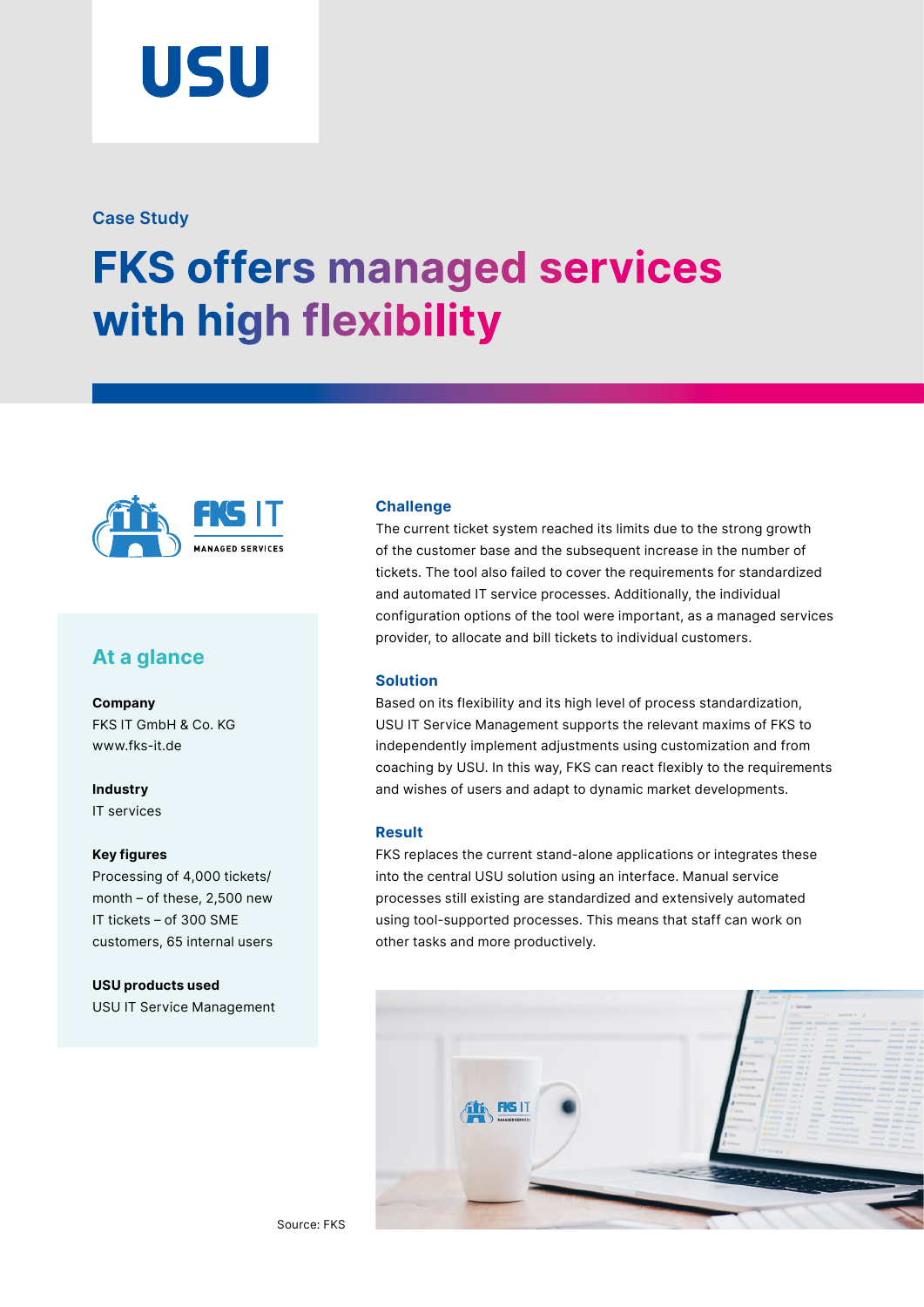

Source: FKS

#### **Central platform for IT Service Management**

FKS IT is a managed services provider and member of the FKS group of companies. The group has around 270 members who provide a service for small and medium business customers in Hamburg and its surroundings. FKS offers them extensive solutions in the areas of IT on premises, as well as print and cloud services. This also includes consultation on optimal IT infrastructure, installation and their operation as managed services. FKS also assumes the operation of the IT infrastructure and service operations. FKS IT carries out its IT services operation in its own data center and in the Hamburg cloud, as well as in public clouds or alternatively on customer premises. The FKS Service Desk is, as the single point of contact, the central reception for defined contacts from the IT departments of customer companies and their questions on operation, care and maintenance of on-site IT. The service desk also provides support for end users, for example. FKSinternal IT also uses USU IT Service Management for staff support in its daily business activities.

#### **Independent customization through coaching**

For supplier selection, a team was created, consisting of the future project management, internal IT and the department head for managed services. This team created an extensive performance specification consolidating the requirements and selection criteria of departments. At least one representative from each department was involved in this process. Co-decision making and regular communication on the project progress were important factors for members to identify with the project and satisfaction was recorded and evaluated using a questionnaire.

The maxims of FKS are: "As an IT system vendor, we do it ourselves." This is why the option to carry out future system adjustments to a great extent independently played an important role in the decision on the new tool. USU supported this project through intensive coaching and timely training of administrators, who in turn trained internal users. The internal key users are also available for user queries to release the application manager, who can then focus on system configuration and further development.

**JJ** Our new USU solution for IT support is a quantum leap for us **compared to our old tool. The collaboration with USU is particularly important for us: We communicate on a level playing field and directly with each other, based on mutual trust and dependability.**

Christine Rüller – General Manager, Process and Organizational Development, FKS IT GmbH & Co. KG